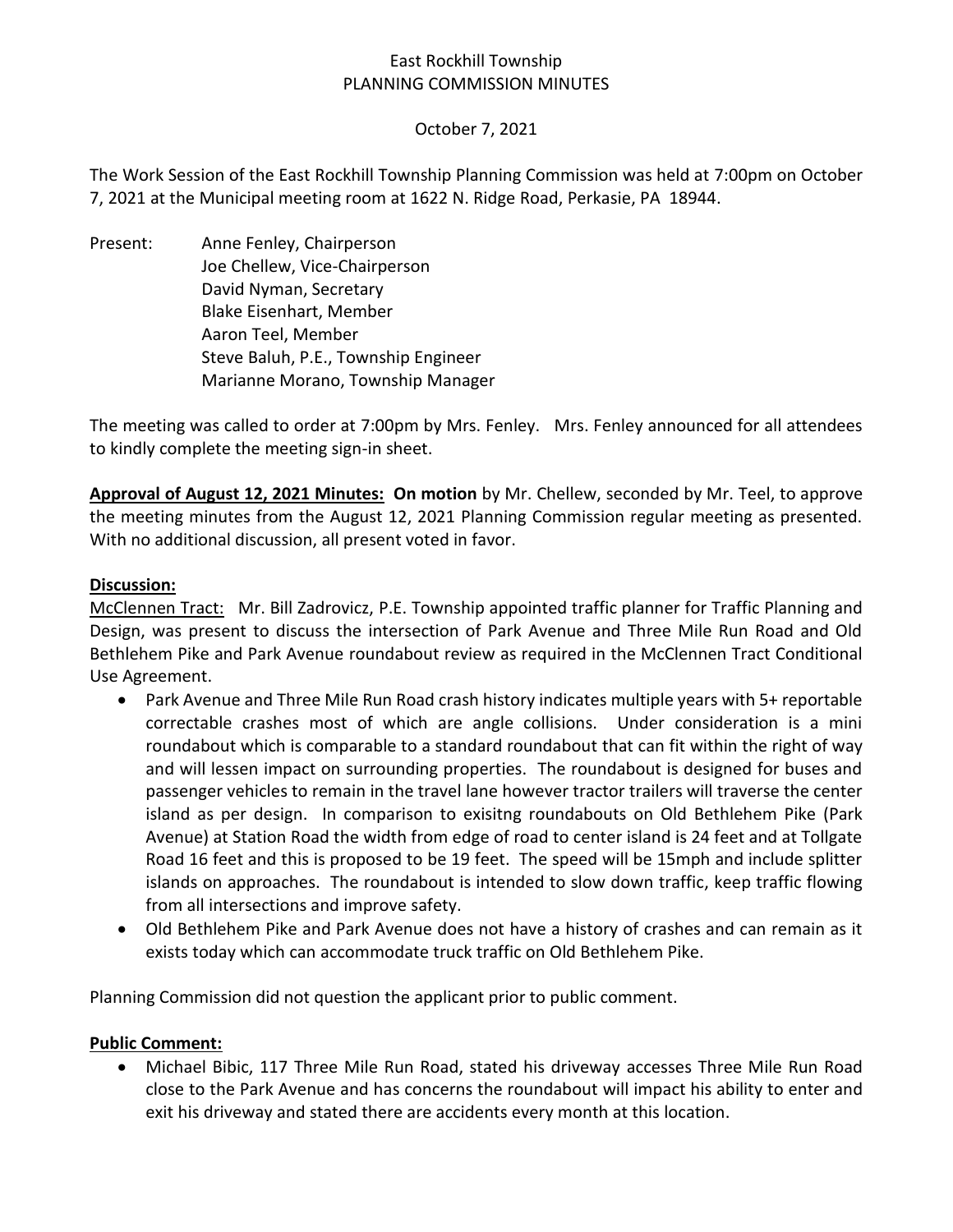- Joe Boger, 2105 Old Bethlehem Pike, asked if the roundabout was under consideration because of the proposed development. Yes, to improve safety.
- Chris Stock, 1700 Old Bethlehem Pike, asked how buses and larger trucks will navigate the roundabout. Buses will stay in the circle and larger trucks will drive over island as designed.
- Andrea Stephenson, 2228 Hill Road, asked if speed humps could be considered. Speed humps are regulated with last traffic counts received indicating they will not be permissible.
- Steve Baluh, Township Engineer, stated the intersection of Park Avenue and Three Mile Run Road has been looked at for a long time by the Township as needing a safety improvement and the development has facilitated the improvement. Current and proposed traffic does not meet warrants for a signal and therefore the roundabout is under consideration which are highly recommended by PennDOT.
- Gary Volovnik, 1624 Three Mile Run Road, asked what a circle does. Crash history indicates that crashes will be a continuing trend that will increase and the roundabout will control and slow traffic.
- Michael Bibic, 116 Three Mile Run Road, asked why the circle is moved towards his property. The location is offset to slow down traffic.
- Joe Boger, 2105 Old Bethlehem Pike, asked the timeline of construction. Anticipate 8 months on design. Construction schedule will be with approved development agreement.
- Andrea Stephenson, 2228 Hill Road, questioned if development is happening. Yes, the developer is moving forward with the project.
- Joe Chellew, Planning Commission member, noted study results looked at keeping it a current two-way stop; convert to an all-way stop; convert to a traffic signal (does not meet warrants) and install a roundabout and questioned if there were design standards and statistics. Crash history and traffic studies are reviewed which indicate the roundabout is the best solution for improved safety for reduced and less severe crashes in addition to improving traffic flow.
- Lou DiTonno, 1 Boulder Drive, asked if the center island would be raised. Yes, 3 inches rounded without obstructions. As part of final design the center will be reviewed to prohibit vehicles traversing over the island.
- Blake Eisenhart, Planning Commission member, questioned smart cars and connect vehicles use of the roundabout; if the stipulation agreement had a monetary amount; and if the money could be used to do an improvement somewhere else in place of the roundabout such as Hill Road or Stone Edge Road and truck use of the roundabout. Mr. Zadrovicz stated he does not anticipate any problems with smart cars due to the edge of the island and it was noted PennDOT has done extensive review of roundabouts and has been recommending them. A dollar amount would be designated for the intersection if a roundabout is not feasible. The developer is required to build the roundabout at his cost. There is historic speeding from Park Avenue and the roundabout will slow down drivers. As part of final design deep rumble strips can be considered to deter cars going over the center.
- Carolyn Bazik, 1819 Old Bethlehem Pike, asked time frame. Anticipate 12 months.
- Chris Stock, 1700 Old Bethlehem Pike, stated Old Bethlehem Pike will be used as a cut through. To vacate Old Bethlehem Pike would need to increase roundabout size and easement on triangle property.